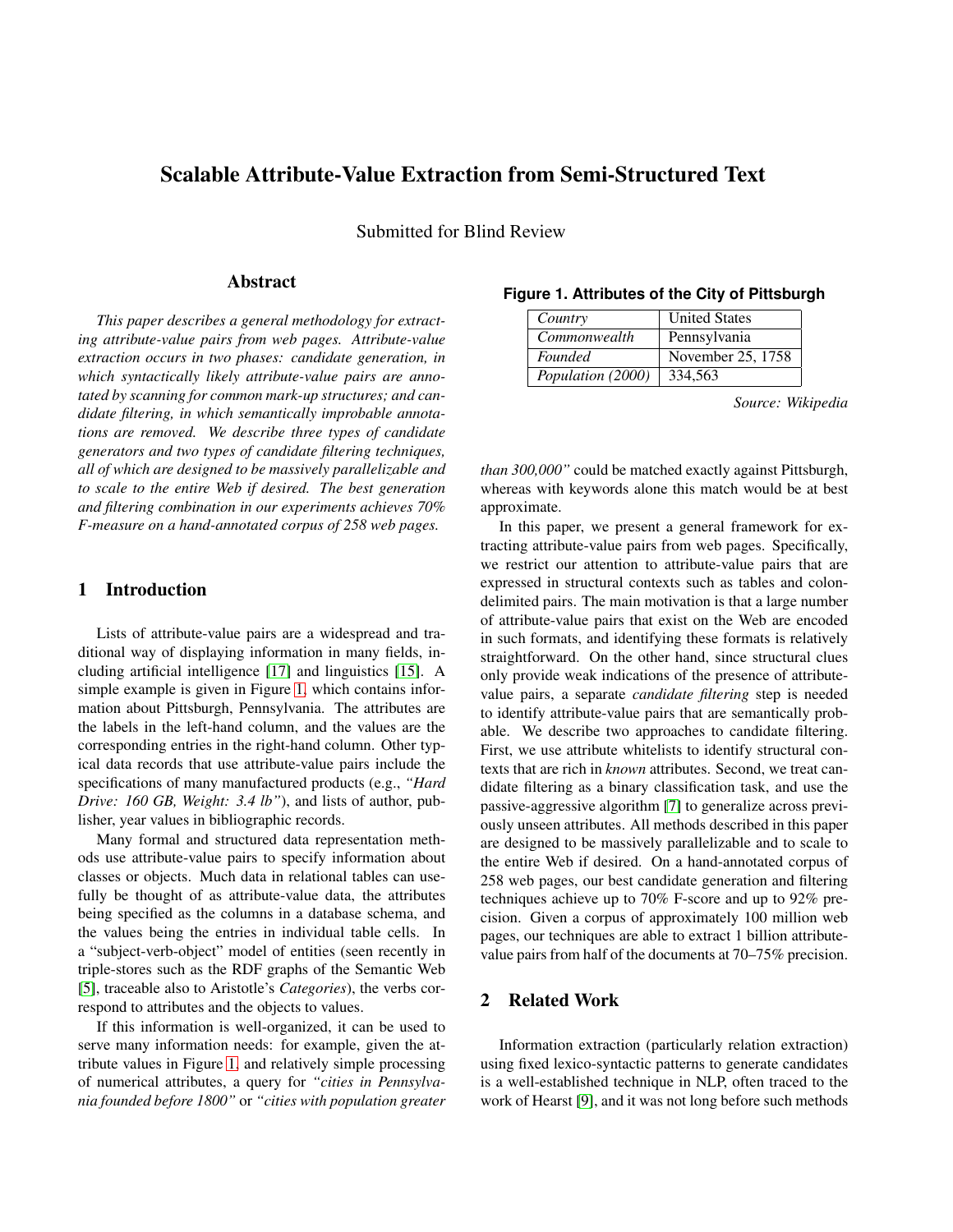for candidate generation became combined with statistical analysis to help classify the candidates generated [\[10,](#page-8-5) [4,](#page-8-6) [2\]](#page-8-7).

Most such work has been devoted to the acquisition of WordNet-style relations between pairs of concepts. Work specifically directed towards extracting attributes of concepts was performed by Poesio and Almuhareb [\[14\]](#page-8-8). Their system generates candidates using the pattern *"the* X *of the*  $Y$  *(is Z)*", the hypothesis being that X is an attribute of the concept described by the noun phrase  $Y$ , and  $Z$ , if it appears, is the corresponding value. This pattern also generates many examples that are not attributes, and like ours leads to the problem of candidate filtering. However, because we focus on colon-delimited and table structures in web pages, the false positives are less to do with linguistic variation, which is almost boundless, and more to do with formatting opportunism.

The past few years have seen a surge of interest in opendomain information extraction, in which *unrestricted* relational tuples are extracted from heterogeneous corpora with minimal human intervention. Shinyama and Sekine [\[16\]](#page-8-9) described an approach that involves clustering of documents into topics. Within each cluster, named-entity recognition, co-reference resolution and syntactic parsing are performed in order to identify relations between entities. Since their work requires document clustering and deep linguistic analysis, it is difficulit to apply in the Web scale.

TextRunner [\[1\]](#page-8-10) is a system for extracting open-domain relational tuples from free text. It employs a two-phase approach that combines candidate generation and filtering. For candidate generation, a noun-phrase chunker is used to locate plausible entities and relations. Then a Naive-Bayes classifier is used for candidate filtering, followed by additional filtering based on redundancy of tuples across the entire test corpus. The Naive-Bayes classifier is trained using documents that have been automatically labeled with tuples using pattern-based heuristics. Compared to previous methods, TextRunner runs considerably faster, since the required linguistic analysis is relatively lightweight (e.g. part-ofspeech tagging). Like our method, it is scalable and can be massively parallelized. The main difference is that our method considers attribute-value pairs occurring in structural contexts, not free text. Because these contexts are both rich but are largely disjoint, our techniques should serve as a useful complement to systems like TextRunner.

More recently, Pasca and Van Durme [\[12\]](#page-8-11) presented a method for extracting open-domain entity classes, along with their associated class attributes, from both web pages and query logs. It exploits the natural tendency of search engine queries to be simple noun phrases such as *"cast selection for kill bill"*, where class attributes (*"cast selection"*) are coupled with class instances (*"kill bill"*). Compared to our method, their system is mainly focused on ontology building and does not annotate instances of entityattribute pairs in web pages. Our method also considers attribute-value pairs (e.g. *"Cast: Uma Thurman"*), not entity-attribute pairs.

There has been much work on the extraction of data from highly structured text such as automatically generated web pages. Most learning algorithms take advantage of the underlying mark-up structures of such text and learn string- or tree-based patterns (called *wrappers*) given a small set of training documents. Examples of wrapper induction meth-ods include Stalker [\[11\]](#page-8-12), BWI [\[8\]](#page-8-13), and  $WL^2$  [\[6\]](#page-8-14). While the learned wrappers are often highly site-specific, similar techniques have been used to extract large-scale knowledge bases from the Web. An example is Grazer [\[18\]](#page-8-15), where a large number of site-specific wrappers are learned through bootstrapping. Starting with a set of initial facts (entity-attribute-value triples) scraped from Wikipedia<sup>[1](#page-1-0)</sup>, Grazer finds mentions of these facts in other web sites, for which site-specific wrappers are learned. Additional facts are then extracted using these site-specific wrappers and stored in a knowledge base. These facts are used to learn wrappers for yet other sites, from which more facts are extracted. In corroborating facts, entity resolution and attribute-value normalization are performed. These tasks can be very challenging. To maintain reasonable precision, heuristics are applied at every stage of processing, which severely limits the coverage of the knowledge base. Our method avoids these difficulties by focusing on the extraction of *instances* of attribute-value pairs, and ignoring entity-name recognition, which can be done as a separate task [\[3\]](#page-8-16). Our method relies on a small set of known mark-up structures which give good coverage. Hence no bootstrapping is required and error propagation is minimized.

#### **3 Attribute-Value Extraction**

Our attribute-value extraction algorithm focuses on three types of structural contexts that cover a large portion of the attribute-value data observed on the Web, namely:

- 1. *Two-column tables:* Tables with exactly two columns, with attributes in the left-hand column and values in the right-hand column. A sample two-column table is shown in Figure [1.](#page-0-0)
- 2. *Relational tables:* Two-dimensional tables that typically have many rows, with attribute across the first row and a set of values associated with a particular entity in each subsequent row. Figure [2](#page-2-0) shows a sample relational table.
- 3. *Colon-delimited pairs:* Attribute-value pairs that appear in the stylized form *"Attribute: Value"*. The

<span id="page-1-0"></span><sup>1</sup>URL: <http://en.wikipedia.org/>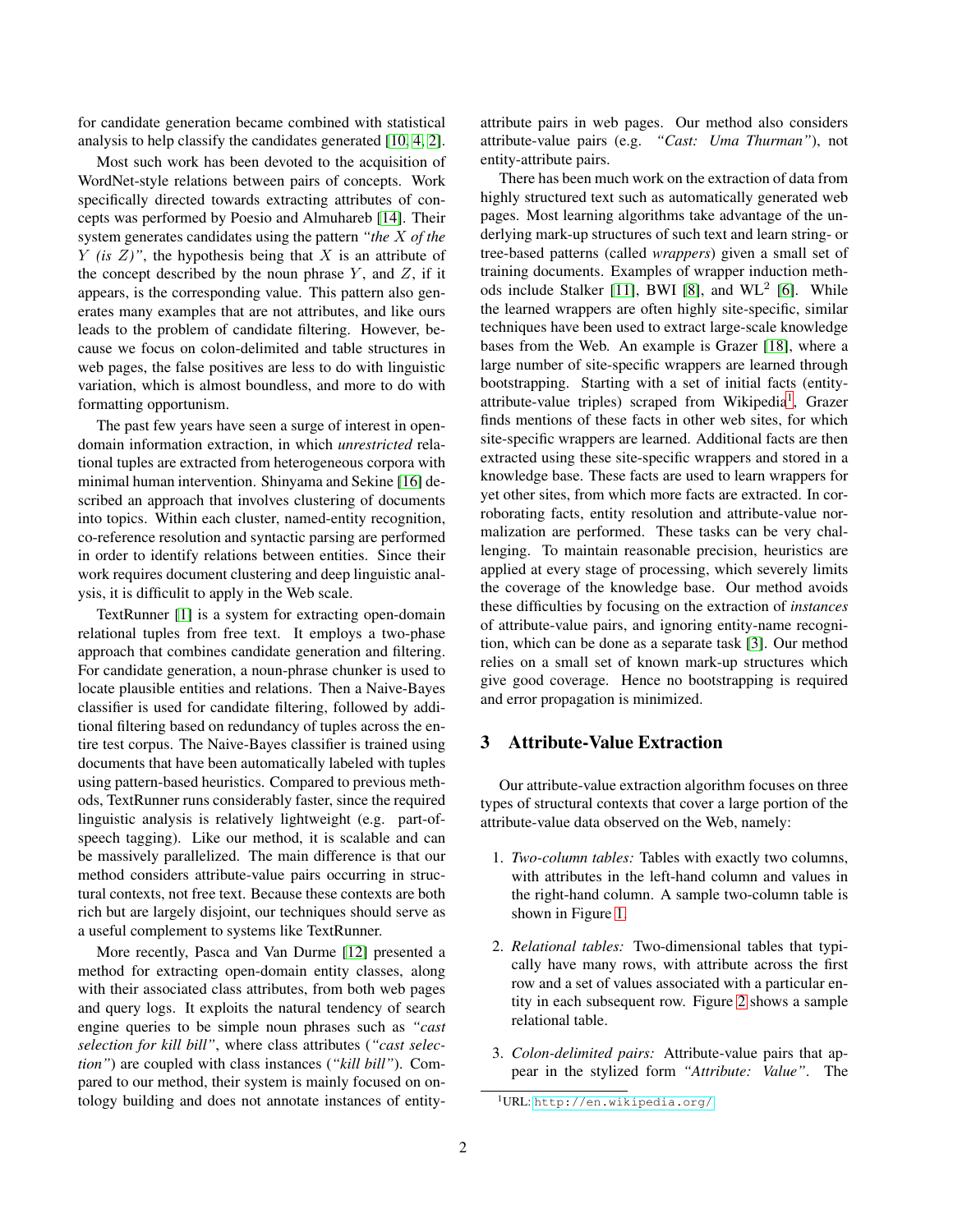<span id="page-2-0"></span>

| Course                         | Location    | <b>Type</b> |
|--------------------------------|-------------|-------------|
| <b>Big Island Country Club</b> | Kailua Kona | Semi        |
| Hilo Municipal Golf Course     | Hilo        | Public      |
| Hamakua Country Club           | Honokaa     | Semi        |

**Figure 2. A sample relational table**

<span id="page-2-1"></span>**Figure 3. Sample colon-delimited pairs**

| <i>Price:</i> \$3,060,000 |  |
|---------------------------|--|
| Type: Single Family       |  |
| SqFt: 4,849               |  |
| Price/SqFt: \$631.06      |  |
| <i>Bedrooms:</i> 4        |  |
| Full Baths: 3             |  |

colon is used to symbolize the fact that the attribute name is a prompt for the value. Many web pages contain attribute-value data of this kind. Figure [3](#page-2-1) shows a set of colon-delimited pairs associated with a house.

Obviously, these structural contexts are only weak indications of the presence of attribute-value pairs. Not all tables contain attribute-value data. Many of them are used for formatting web pages. Not all instances of the colon are used to separate attributes and values. They often appear before quotations, in expressions of time (e.g. *"2:00"*), and even in movie titles (e.g. *"Star Wars: Episode III — Revenge of the Sith"*). These structural contexts provide a huge number of candidate attribute-value pairs, but only a small fraction of them are good attribute-value pairs.

For attribute-value pairs to be meaningful, there needs to be a certain amount of consistency in the attribute-value data. In particular:

- 1. There must be some consistency in attribute naming.
- 2. There must be some consistency in value representations for any given attribute.

Furthermore, attributes of the same entity often appear in groups, such as tables and lists (see Figures [1–](#page-0-0)[3\)](#page-2-1). Therefore, the fact that *Price* and *Type* are attributes of a house in Figure [3](#page-2-1) should be a strong indication that *Price/SqFt* is a related attribute. Similarly, the fact that *United States* is not an attribute in Figure [1](#page-0-0) should strongly indicate that Figure [1](#page-0-0) is not a relational table. In this work, we exploit these types of consistency in order to identify attribute-value pairs from structural contexts. Specifically, attribute-value extraction is divided into the following two sub-tasks:

1. *Candidate generation:* Candidate attribute-value pairs are found by using simple HTML-based extractors

called *candidate generators*. There is a candidate generator for each of the following types of structural contexts: two-column tables, relational tables, and colondelimited pairs.

2. *Candidate filtering:* Unwanted candidate attributevalue pairs are filtered out by one of the following methods: *attribute whitelists* and *feature-based candidate filtering*.

In the next few sections, we will describe each of these components in detail.

#### 3.1 Candidate Generators

The construction of candidate generators is relatively straightforward. For relational tables, we wrote a candidate generator that analyzes every HTML table in a given web page, and determines whether the table is used for formatting. For example, the code skips over table rows that contain form elements such as text boxes — an indication that the table is actually an HTML form. It also skips over table rows that contain a nested table — an indication that the outer table is used for page layout. Table rows containing cells that span across multiple columns are ignored. The entire table is ignored when there are too few valid rows remaining. Then attributes are extracted from the first row of the table, and values are extracted from all subsequent rows.

The candidate generator for two-column tables is similar, except that attributes are extracted from the first column and values from the second column. Only tables with exactly two columns are considered. While it is possible to construct a candidate generator for tables with many columns where each non-header *column* corresponds to a distinct entity, such tables are quite rare in practice, and therefore we do not consider these cases. Note that all two-column tables are also potential relational tables, in which case candidates are generated using both candidate generators, and the bad candidates are removed in the candidate filtering step.

For colon-delimited pairs, we wrote a simple list item scraper that uses a set of regular expressions to identify colon-delimited pairs. We use HTML line breaking tags to separate a given web page into lines and extract colondelimited pairs that take a single line.

#### <span id="page-2-3"></span>3.2 Attribute Whitelists

For candidate filtering, one simple approach is to match the candidate attribute-value pairs against a list of known attribute names. This list is known as an *attribute whitelist* and can be obtained from a suitable ontology or knowledge base, such as Freebase<sup>[2](#page-2-2)</sup>. In this work, we use an opendomain fact repository extracted from the Web by Grazer

<span id="page-2-2"></span><sup>2</sup>URL: <http://www.freebase.com/>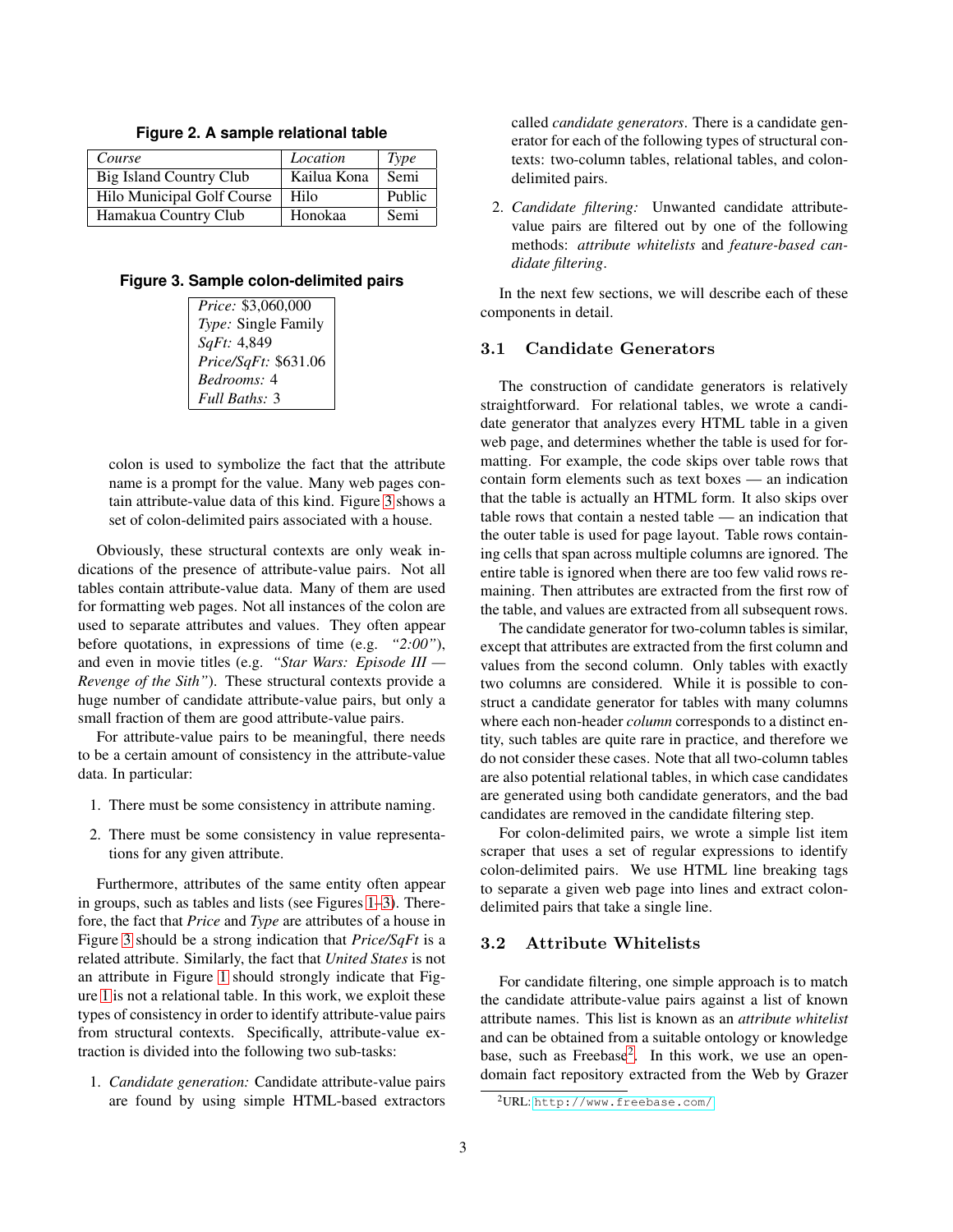[\[18\]](#page-8-15). In this repository, there are more than 123K unique attributes, 8,747 of which appear in at least 10 facts. We use this list of 8,747 attributes as an attribute whitelist.

This attribute whitelist is very short. In order to extract attributes that are not on the list, we use the following strategy: Assume that all candidate attribute-value pairs come in groups. For two-column tables and relational tables, attribute-value pairs from the same table are treated as a group. Also colon-delimited pairs with no intervening spaces are treated as a group. Attribute-value pairs from different candidate generators are in different groups. Then for each group of candidate attribute-value pairs, if more than a certain fraction of the attributes are in the attribute whitelist, then we assume that all of the candidate attributevalue pairs are good. For example, in Figure [1,](#page-0-0) if *Country*, *Commonwealth* and *Founded* are in the attribute whitelist, and the minimum fraction is 66%, then *Population (2000)* would be recognized as a good attribute as well, because  $75\% > 66\%$  of the attributes are in the attribute whitelist. On the other hand, if the minimum fraction is 80%, then all attribute-value pairs from this table would be discarded.

This simple strategy turns out to be quite effective, even though only attributes are involved in the filtering process, not values. A possible explanation is that for tables (or other table-like representations such as lists of colon-delimited pairs), if the first row or column looks like a header, then it is likely that the rest of the table contains actual data. This assumption might not hold for other types of structural contexts.

#### 3.3 Expanded Attribute Whitelists

The grouping information generated by the candidate extractors can also be used to expand or refine existing attribute whitelists. The basic idea is to find all candidate attributes in a corpus (e.g. the Web), and then count the number of times each candidate attribute appears in the same group as a known attribute. Specifically, for each candidate attribute a, compute the following score  $f(a)$ :

$$
f(a) = \sum_{g \in G} n(a, g) \cdot n'(A, a, g) \tag{1}
$$

where  $G$  is the set of groups of candidate attributes in the entire corpus, A is an attribute whitelist,  $n(a, q)$  is the number of times a appears in group g, and  $n'(A, a, g)$  is the number of times any attribute in  $A$  except  $\alpha$  appears in group g. If  $f(a)$  is large, then a is a frequent attribute that cooccurs with known attributes frequently. A new attribute whitelist is formed by collecting all attributes  $a$  with sufficiently high  $f(a)$ . As we will see in Section [4,](#page-5-0) this new attribute whitelist tends to be of higher quality than the attribute whitelist derived from the fact repository alone.

#### 3.4 Feature-Based Candidate Filtering

There are two main weaknesses in the attribute whitelist approach. First, despite the use of grouping information to identify unknown attributes, the matching of known attributes is done using exact match, which can be quite fragile. Slight variations of known attributes can be treated as completely unknown (e.g. *Population* vs *Population (2000)*), and this can hurt the coverage of the attributevalue extractor. Second, the attribute whitelist approach completely ignores value representations, which can be extremely useful in identifying non-attribute-value pairs (e.g. *Population* is usually associated with numbers but not the word *Country*). This information is especially important when there is no strong signal from the structural context, as is the case with an isolated colon-delimited pair.

We tackle these problems using feature-based candidate filtering. Each candidate attribute-value pair is turned into a real-valued feature vector,  $\mathbf{x} = (x_1, x_2, \dots, x_n)$ . Each feature  $x_i$  encodes a certain aspect of the attribute-value pair, such as the frequency of a certain token in the attribute. This feature vector x is then mapped to either  $+1$  or  $-1$ :  $+1$ means the candidate is a good attribute-value pair, and  $-1$ means it is bad. This mapping can be done using any suitable binary classifier, which is learned using a set of training examples, i.e. candidate attribute-value pairs coupled with gold-standard labels  $(+1 \text{ or } -1)$ . We will describe the training process in more detail later in this section.

We use the following feature set in candidate filtering. Note that none of these features are language- or domainspecific. Knowledge about languages and domains will be injected through the training data. For brevity, we assign a unique identifier to each feature type. These identifiers are shown in brackets (e.g. *[id]*). A feature *x* of type *[id]* is written as *id:x*.

- *Attribute tokens [at]:* The value of the feature *at:s* is the frequency of the token *s* in the attribute. For example, for the attribute-value pair *Length x Width: 50 cm x 30 cm*, the value of *at:length* is 1.
- *Attribute prefix [ap]:* The value of the feature *ap:s* is 1 if *s* is the first token of the attribute; 0 otherwise. For example, for the attribute-value pair *Length x Width: 50 cm x 30 cm*, the value of *ap:length* is 1.
- *Attribute suffix [au]:* The value of the feature *au:s* is 1 if *s* is the last token of the attribute; 0 otherwise.
- *Attribute signatures [as]:* The value of the feature *as:s'* is the frequency of *s'* being the case signature of the attribute tokens. The case signature of a token is the concatenation of its character types (e.g. letters, digits), with repeated types conflated into a single instance.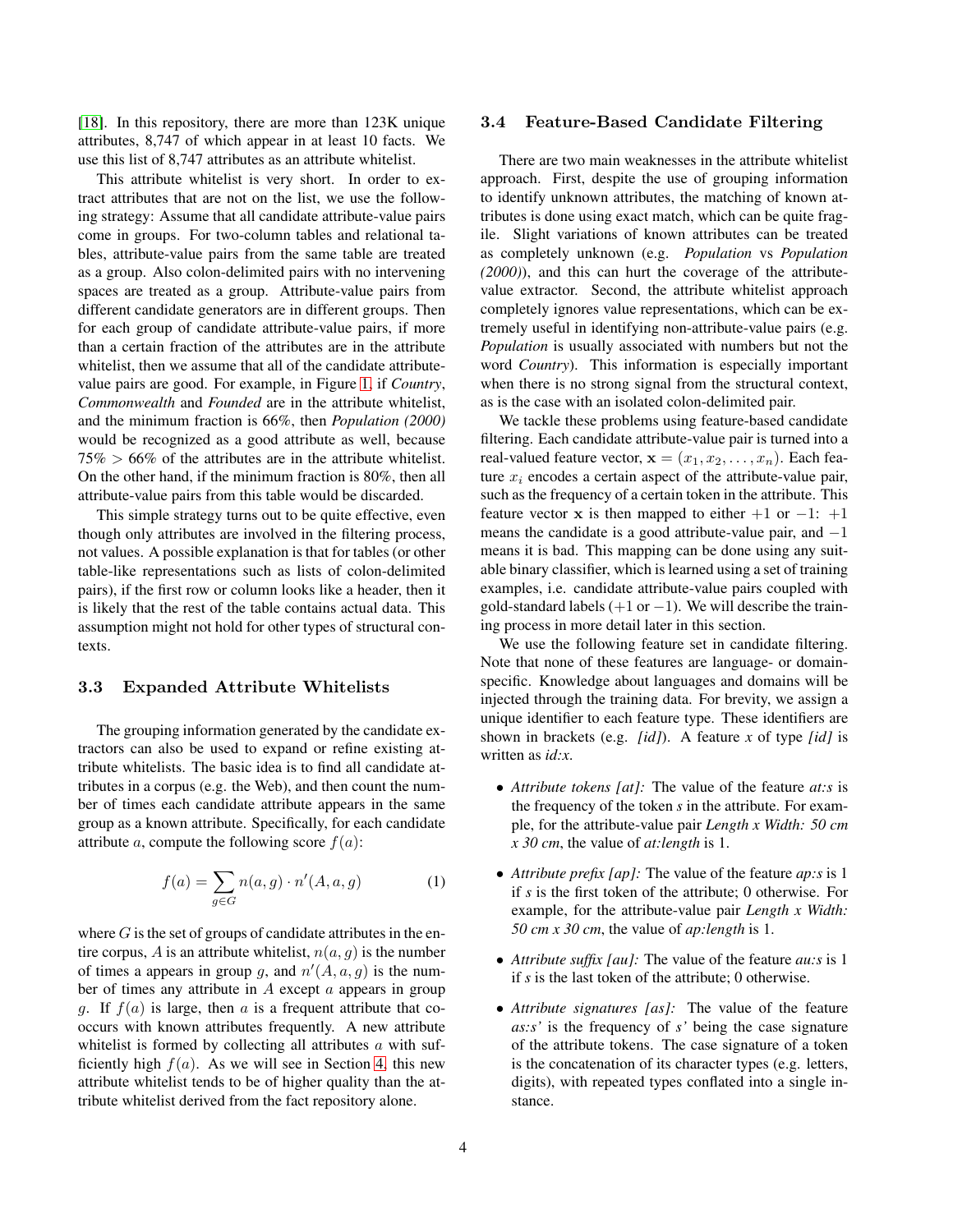- *Attribute prefix signature [aps]:* The value of the feature *aps:s'* is 1 if *s'* is the case signature of the first token of the attribute; 0 otherwise.
- *Attribute suffix signature [aus]:* Similar to *[aps]*, but for the last token of the attribute.
- *Attribute length [al]:* The value of the feature *al:n* is 1 if the attribute consists of *n* tokens; 0 otherwise.
- *Value tokens [vt]:* Similar to *[at]*, but for the value tokens. For example, for the attribute-value pair *Length x Width: 50 cm x 30 cm*, the value of *vt:cm* is 2.
- *Value prefix [vp]:* Similar to *[ap]*, but for the first token of the value.
- *Value suffix [vu]:* Similar to *[au]*, but for the last token of the value.
- *Value signatures [vs]:* Similar to *[as]*, but for the value tokens.
- *Value prefix signature [vps]:* Similar to *[aps]*, but for the first token of the value.
- *Value suffix signature [vus]:* Similar to *[aus]*, but for the last token of the value.
- *Value length [vl]:* Similar to *[al]*, but for the length of the value.
- *Group attribute prefix [apg]:* The value of the feature *apg:s* is the frequency of *s* being the first token of any other attribute in the same group.
- *Group attribute suffix [aug]:* The value of the feature *aug:s* is the frequency of *s* being the last token of any other attribute in the same group.

The last two feature types, *[apg]* and *[aug]*, capture the tendency that good attributes often appear in groups, so that less common attributes would be recognized when good attributes are nearby.

We also introduce feature conjunctions. The value of the feature conjunction *&:x,y* (read: *x and y*) is the product of the values of the features *x* and *y*. For example, for the attribute-value pair *Length x Width: 50 cm x 30 cm*, the value of *&:au:width,vu:cm* is 1. If two features are conjoined, then one of them must be attribute-related and the other one value-related. The purpose of these feature conjunctions is to associate attributes with values in a linear classifier.

One advantage of this feature-vector representation of attribute-value pairs is that, for two attribute-value pairs that look similar, their feature-vector representations should be similar as well. So any belief that a certain attribute-value

pair is good or bad should generalize across other attributevalue pairs with similar feature-vector representations. This gives us better robustness compared to exact match in the attribute whitelist approach.

To learn a binary classifier, we use the online passiveaggressive algorithm with the linear kernel [\[7\]](#page-8-3). The resulting binary classifier is a linear classifier, sign( $w \cdot x + b$ ), where  $\mathbf{w} \in \mathbb{R}^n$  and  $b \in \mathbb{R}$ . The learning algorithm performs iterative updates to the linear classifier so that the new classifier remains as close as possible to the current one while achieving at least a unit margin on the most recent training example. This learning algorithm is chosen because it allows overlapping features (e.g. *[at]*, *[ap]*), has good generalization properties, and is very fast in practice.

#### 3.5 Training Feature-Based Filters

This section describes the training process of the featurebased candidate filter in more detail. Learning a binary classifier requires a set of training examples with gold-standard labels  $(+1 \text{ or } -1)$ , and there need to be both good attributevalue pairs and bad attribute-value pairs in the training set. While good attribute-value pairs can be obtained from a suitable knowledge base, bad attribute-value pairs can be hard to come by, since we need to know that they are bad.

We construct the training set using the same fact repository used for extracting attribute whitelists (Section [3.2\)](#page-2-3). Each fact in the fact repository has at least one source URLs. The basic idea is to find all documents that are sources of known facts, collect all candidate attribute-value pairs from these documents, then label these attribute-value pairs as  $+1$  if they match any known facts, or  $-1$  otherwise.

Since the fact repository is quite sparse, this basic approach can lead to many false negatives. Also for a given known fact, there may not be any exact match in any of its source documents because of attribute-value normalization or content drift. We alleviate these problems by doing the following:

- 1. Allow partial matching.
- 2. If an attribute-value pair is labeled positive, then label the entire group as positive as well.
- 3. Use the attribute whitelist described in Section [3.2](#page-2-3) to identify additional positive examples.

The resulting training set consists of 17M positive examples and 28M negative examples. The positive examples are estimated to be 95% clean (i.e. 5% of them are mislabeled), and the negative examples are estimated to be 70% clean. We further reduce the false negative rate by removing negative examples that have similar feature-vector representations as the positive examples, based on average cosine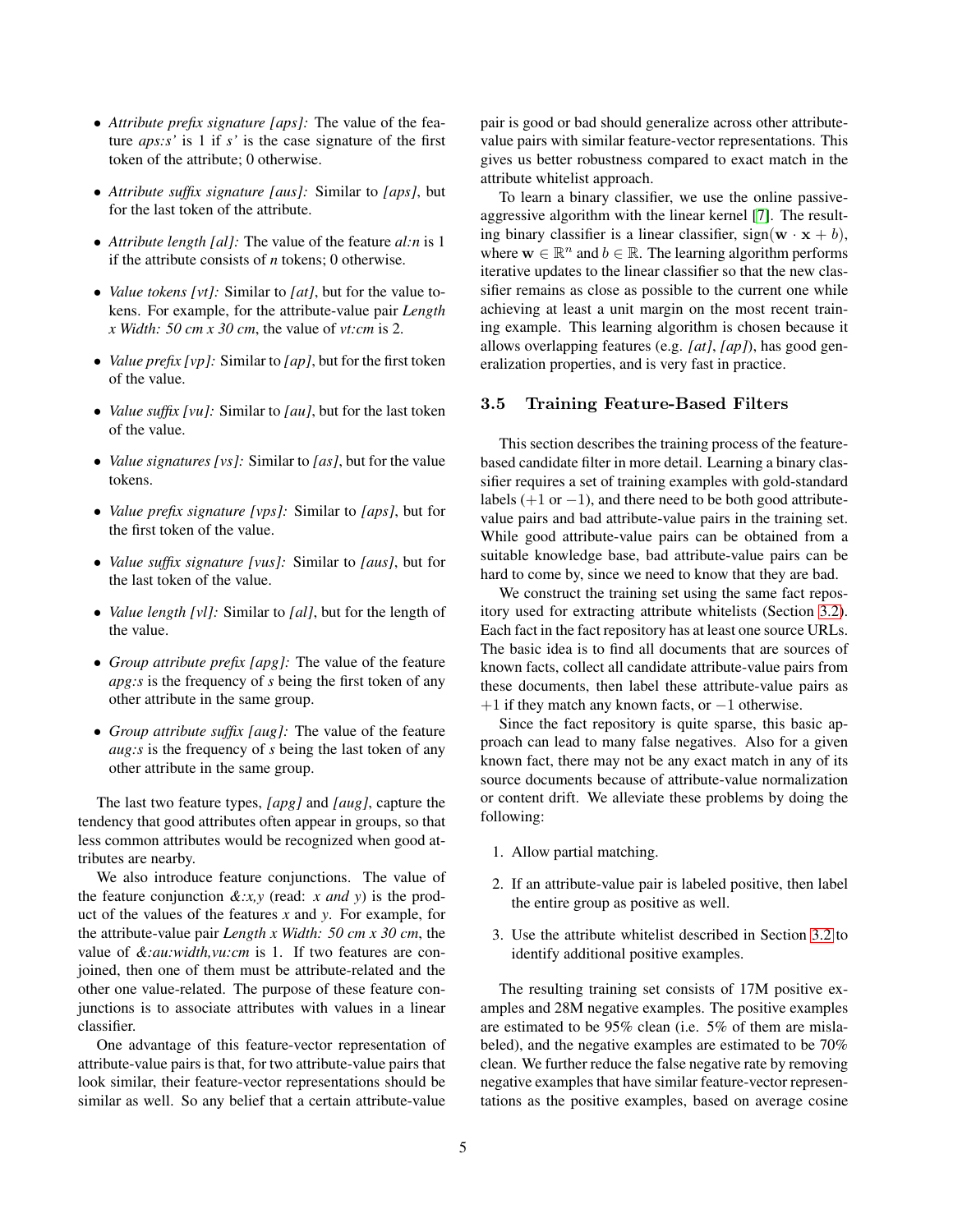similarity. Specifically, we remove all negative examples x with their similarity score,  $s(\mathbf{x})$ , below a certain threshold:

$$
s(\mathbf{x}) = \frac{1}{|P(\mathbf{x})|} \sum_{\mathbf{x}' \in P(\mathbf{x})} \text{sim}(\mathbf{x}', \mathbf{x})
$$
 (2)

where  $P(x)$  is the set of positive examples with non-zero cosine similarity with x, and  $sim(x', x)$  is the cosine similarity between  $x'$  and  $x$ . This removes 5M negative examples from the training set, making the negative training examples 85% clean.

To better handle labeling noise in the training data, we use a soft-margin version of the passive-aggressive update with a low aggressiveness parameter [\[7\]](#page-8-3). To avoid overfitting, we also remove from the feature set any features that occur less than 200 times in the training set. If two features are conjoined, then each one of them must occur at least 1000 times in the training set. There are about 289K features in the resulting feature set.

### <span id="page-5-0"></span>**4 Experiments**

Our experiments were run over a web repository consisting of approximately 100 million HTML documents in English. Since running our extractors over 100 million documents can be time-consuming, we created the following data sets for quick experimentation:

- 1. *Development set:* From the web repository, we randomly sampled 343,217 documents. We call this unannotated data set the development set.
- 2. *Evaluation set:* From the development set, we randomly sampled 258 documents. A human annotator then hand-labeled all attribute-value pairs in these documents in any structural contexts (i.e. not in free text). All attribute-value pairs must be about some entities (i.e. *"Can you say the* X *of the* Y *is* Z*?"* [\[14\]](#page-8-8)). However, the entities can be implicit and were not annotated. There are 3,088 annotated attributevalue pairs in this evaluation set. The annotation task was relatively straightforward. An experiment that involved three human annotators with minimal instructions showed that the inter-annotator agreement was quite high, with 80% average pairwise F-score.

We evaluated our attribute-value extractors using precision and recall. *Precision* is the fraction of extracted attribute-value pairs that are correct, and *Recall* is the fraction of gold-standard attribute-value pairs that are extracted. Partial credit is given for partially correct extractions as follows. Given an attribute-value pair  $p_1 = (a_1, v_1)$ , and a gold-standard attribute-value pair  $p_2 = (a_2, v_2)$ , the partial

#### <span id="page-5-1"></span>**Figure 4. Precision-recall curves for attributevalue extractors on the evaluation set**



overlap score between  $p_1$  and  $p_2$  is defined as:

$$
\frac{|a_1 \cap a_2| + |v_1 \cap v_2|}{|a_1 \cup a_2| + |v_1 \cup v_2|} \quad \text{if } |a_1 \cap a_2| > 0 \text{ and } |v_1 \cap v_2| > 0
$$
  
0 otherwise

which is the number of overlapping non-HTML characters divided by the total number of non-HTML characters. Both attributes and values need to be matched for a non-zero score. Note that the score is 1.0 for exact match.

Figure [4](#page-5-1) shows the precision-recall curves for various attribute-value extractors on the evaluation set. *Candidate generators* shows the performance of all three candidate generators combined without candidate filtering (precision: 35%, recall: 77%). *Attribute whitelist* shows the performance of the candidate generators with candidate filtering using the attribute whitelist extracted from the Grazer fact repository. The curve was obtained by varying the size of the whitelist, i.e. removing attributes that are less common. *Expanded attribute whitelist* is the corresponding curve for the attribute whitelist expanded using co-occurrence statistics derived from the web repository. *Feature-based filter* shows the performance of the candidate generators with the learned feature-based candidate filter. The curve was obtained by shifting the learned linear separator, i.e. varying the value of b.

Figure [4](#page-5-1) shows that out of all attribute-value pairs that occur in any structural contexts, our candidate generators capture 77% of them. All of our candidate filters provide better precision than the candidate generators. In particular, the expanded attribute whitelist provides the best recall at 82% precision or above, and the feature-based candidate filter provides the best recall at lower levels of precision. The feature-based candidate filter also achieves the best overall F-score (precision: 74%, recall: 67%, F-score: 70%), and can be tuned to achieve the best overall precision (92%).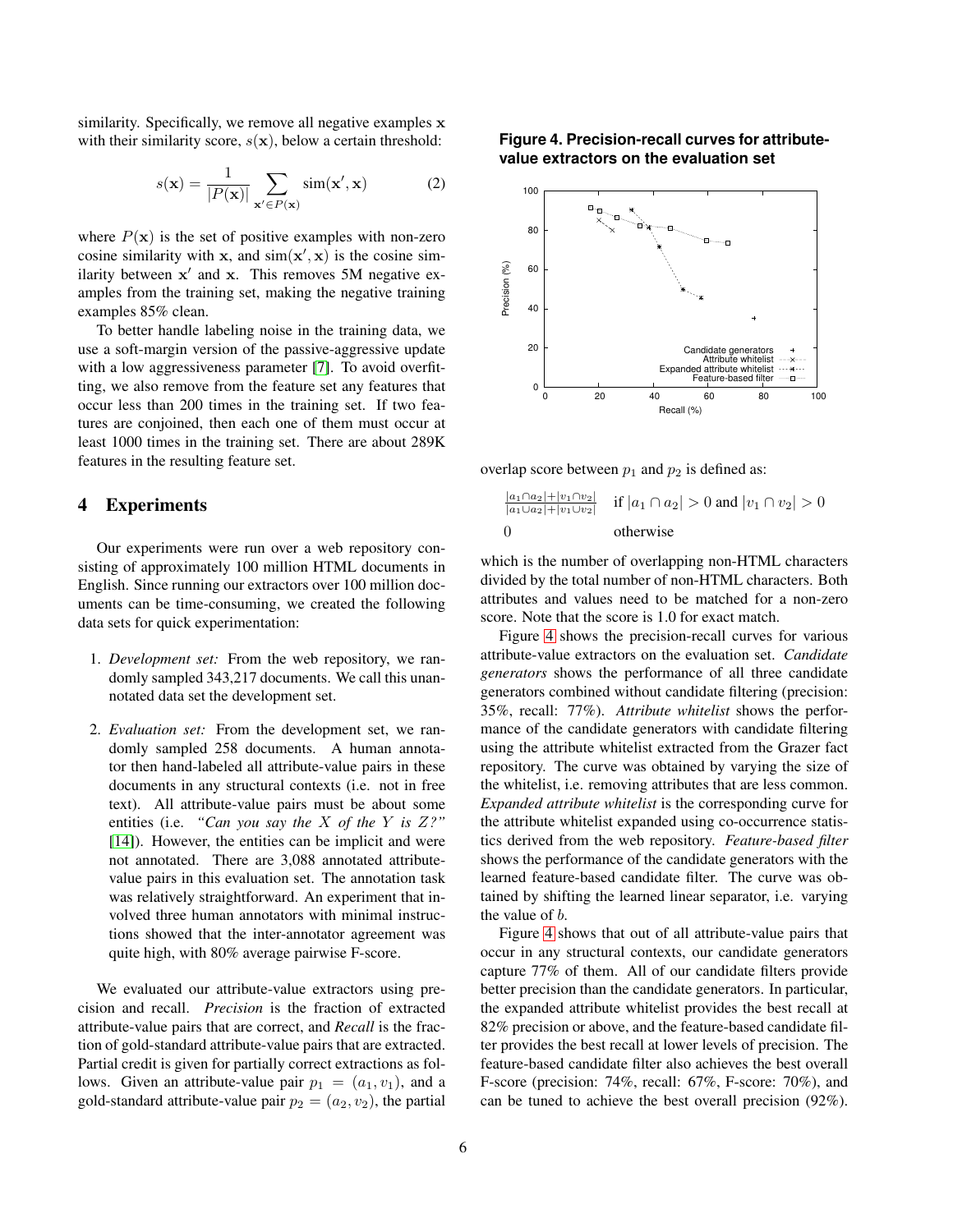|                       | Attribute whitelist | Expanded attribute whitelist | Feature-based filter |
|-----------------------|---------------------|------------------------------|----------------------|
| Two-column tables     | 23.554              | 102.596                      | 77.217               |
| Relational tables     | 206,955             | 687,640                      | 640.935              |
| Colon-delimited pairs | 348,408             | 578,041                      | 447.897              |
| Total                 | 578,917             | 1,368,277                    | 1,166,049            |

<span id="page-6-0"></span>**Figure 5. Number of extractions from the development set at 80% overall precision**

#### **Figure 6. Sample extractions**

<span id="page-6-1"></span>

Both the expanded attribute whitelist and the feature-based candidate filter outperform the original attribute whitelist at 80% precision.

We obtained similar results from the development set. Figure [5](#page-6-0) shows the number of attribute-value pairs extracted from the development set at 80% overall precision. Both the expanded attribute whitelist and the feature-based candidate filter provide better coverage than the original attribute whitelist. Relational tables account for about half of the extracted attribute-value pairs, and colon-delimited pairs account for about 40%. Figure [6](#page-6-1) shows some sample extracted attribute-value pairs.

The recall of our attribute-value extractors is comparable to that of TextRunner [\[1\]](#page-8-10). From a corpus of 9 million web pages, TextRunner extracts 7.8 million facts of which 80% are correct. From a corpus of 0.3 million web pages (the development set), both the expanded attribute whitelist and the feature-based candidate filter extract more than 1 million facts of which 80% are correct. Note that there is probably little overlap between extractions from structured contexts and from free text. In Figure [6,](#page-6-1) we see that much of the extracted data comes from phone books and catalogs, which seldom appear in the form of free text. On the other hand, facts like *"President Bush – flew to – Texas"* are commonly found in free text (e.g. news articles), but not in tables. However, the recall figures indicate that there is plenty of attribute-value data encoded in structural contexts on the Web, and extraction from such contexts is relatively straightforward compared to extraction from free text.

#### <span id="page-6-2"></span>**Figure 7. Features with large weights**

| $au:$ $OOV_$      | $-0.001884$ |
|-------------------|-------------|
| &: aus: 0, vps: 0 | $-0.001014$ |
| &:aus:Aa,vp:the   | $-0.000395$ |
| &:au:number,vus:0 | 0.000187    |
| &:au:name,vps:Aa  | 0.000278    |
| aug:date          | 0.001328    |

Using the learned feature-based candidate filter, we extracted 1.01 billion attribute-value pairs from the repository of 100 million web pages. The precision is estimated to be 70–75%. Of the 100 million web pages, 50.3 million contain extracted attribute-value pairs, or about half of the repository. The running time is less than 6 hours with 100 machines, or about 575 CPU hours. This again compares favorably with TextRunner, which takes 85 CPU hours to process 9 million web pages.

Figure [7](#page-6-2) shows some of the most important features (i.e. large absolute feature weights) in the feature-based candidate filter. Among the most undesirable features are:

- The last token of the attribute being an out-ofvocabulary word.
- Both the last token of the attribute and the first token of the value being numbers (e.g. *"10:30 a.m."*).
- The last token of the attribute being a capitalized word and the first token of the value being the word *the* (e.g. *"Star Wars: The Force Unleashed"*).

Among the most desirable features are:

- The last token of the attribute being the word *number* and the last token of the value being a number (e.g. *"Serial number: 013209"*).
- The last token of the attribute being the word *name* and the first token of the value being a capitalized word (e.g. *"First name: John"*).
- The word *date* being the last token of some attribute within the same group.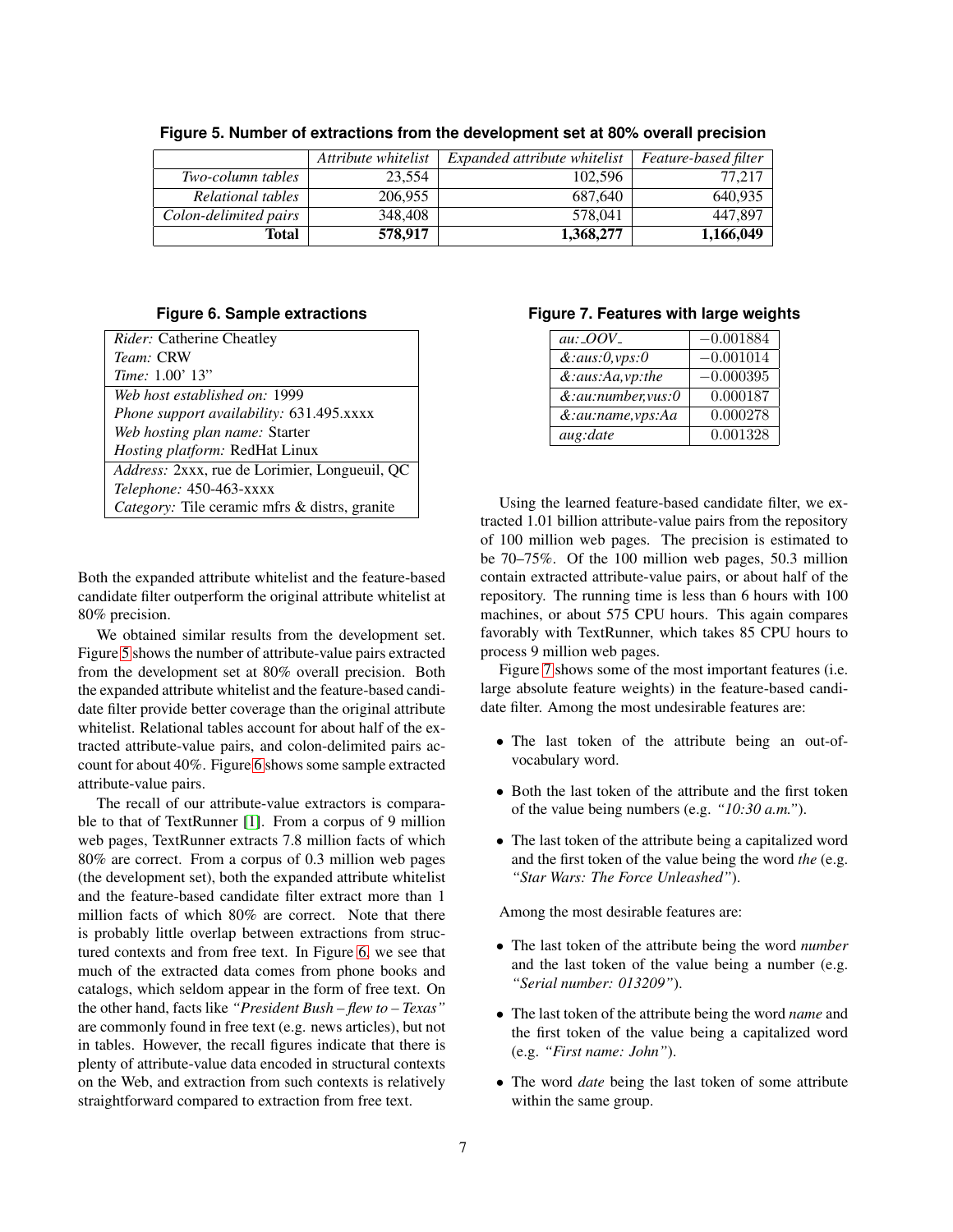<span id="page-7-0"></span>**Figure 8. Precision-recall curves for the feature-based filter on the evaluation set**



Note that the feature conjunctions essentially form *attribute-specific value models* that associate certain types of values with certain types of attributes. These feature conjunctions turn out to be fairly useful, as shown in Figure [8,](#page-7-0) which compares the performance of the feature-based candidate filter using different feature sets. The groupbased features (*[apg], [aug]*) are also useful at lower precision levels, but are not as useful at higher precision, where the expanded attribute whitelist outperforms (see Figure [4\)](#page-5-1). There are two possible reasons for this:

- 1. The expanded attribute whitelist makes use of attribute co-occurrence information from the web repository. This extra information is important because it allows frequent, but previously unknown, attributes to be recognized. Interestingly, only the top 1,726 attributes of the expanded attribute whitelist were used in the 80% precision setting — almost one-fifth of the size of the original attribute whitelist.
- 2. For the attribute whitelist approach, filtering decisions are made based on groups, whereas for the featurebased approach, decisions are made for each candidate attribute-value pair. The latter approach may have undesirable consequences. For example, Figure [9](#page-7-1) shows a table from which overlapping extractions were produced by the feature-based filter. Extractions overlap because the table was treated simultaneously as a twocolumn table and a relational table, and the featurebased filter was unable to tell whether *"Entry level: employee"* is a good attribute-value pair based on the fact that *"Career level: entry level"* was classified as good, and *"Career level: job type"* was classified as bad. Also note that the extractions are incomplete. The last two rows were not extracted even though it

<span id="page-7-1"></span>**Figure 9. A two-column table with overlapping and incomplete extractions**

| Career Level:     | <b>Entry Level</b>              |
|-------------------|---------------------------------|
| <i>Job Type:</i>  | Employee                        |
| Job Status:       | Full Time                       |
| <i>Job Shift:</i> | <b>First Shift</b>              |
| Salary:           | From 35,000.00 to 45,000.00 USD |

#### **Extractions:**

- Career level: entry level
- Job type: employee
- Job status: full time
- Entry level: employee <sup>∗</sup>
- Entry level: full time <sup>∗</sup>

is clear that the table is a two-column table. This indicates that the current feature-based model may not be the most effective way to utilize grouping information. A way to incorporate grouping information into the model is to add an extra hidden variable to each group of candidates, and then use this group variable to influence individual filtering decisions in this group, and vice versa. Intuitively, this group variable indicates whether this group is valid or not. Variables for overlapping groups may also interact such that only one of them will be identified as valid. In other words, the candidate filtering problem would be solved using a tree-like graphical model, in which filtering decisions within groups are inter-dependent [\[13,](#page-8-17) [3\]](#page-8-16).

## **5 Conclusions**

This paper describes a general framework for extracting attribute-value pairs from web pages. Our work is focused on three types of structural contexts in which attributevalue pairs frequently occur: two-column tables, relational tables, and colon-delimited pairs. Atribute-value extraction is divided into two sub-tasks: candidate generation, in which potential attribute-value pairs occurring in the above structural contexts are identified, and candidate filtering, in which unlikely candidates are removed using attribute whitelists and feature-based candidate filtering. We have demonstrated the scalability of our methods by extracting from an extensive web repository, which results in 1 billion extracted attribute-value pairs within a few hundred CPU hours. On a smaller, fully-annotated evaluation set, we have shown that our methods can achieve up to 70% F-score and up to 92% precision.